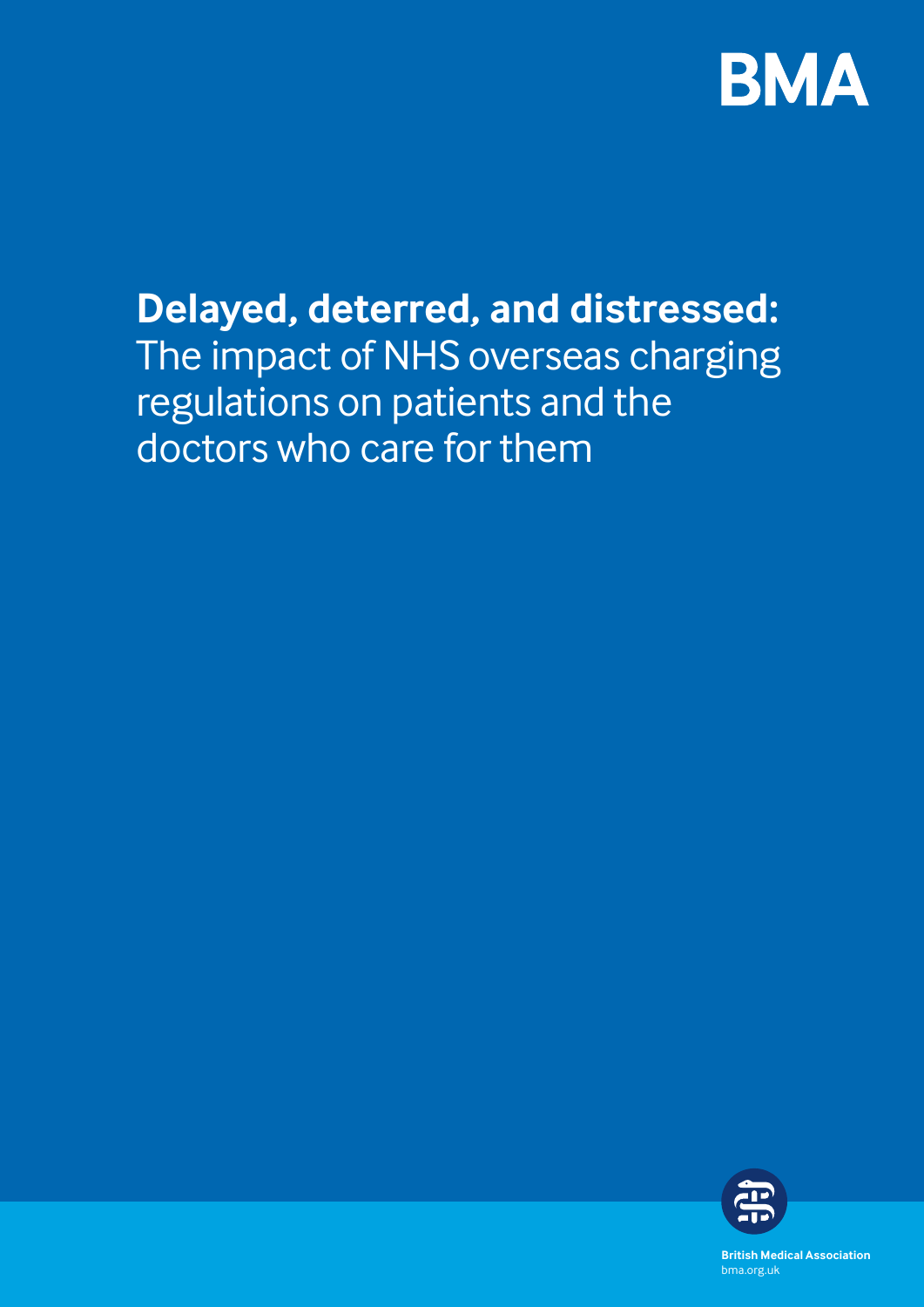# **Delayed, deterred, and distressed: The impact of NHS overseas charging regulations on patients and the doctors who care for them**

# **Executive summary**

There is now clear evidence that *The National Health Service (Charges to Overseas Visitors) (Amendment) Regulations 2017* are deterring vulnerable groups from accessing NHS treatment, threatening public health, and taking vital clinical time away from patient care.

A survey of BMA members' experiences of the regulations in action has found that:

- many doctors have faced pressure from OVMs (Overseas Visitors Managers) when making clinical judgements regarding a patient's need for care
- the regulations, and particularly upfront charging, are deterring patients from seeking care, including for treatments that are not chargeable
- based on their experiences thus far, our members have reported that the regulations are negatively impacting public health
- vulnerable groups are being, and will continue to be, negatively affected by the regulations
- the regulations have increased workload for doctors and wider teams, taking time away from patient care

This comes amid widescale reports of British residents being denied care under the so-called 'hostile environment' and follows other research – such as Maternity Action's *What price motherhood?* – that has shown patients from vulnerable groups are being deterred from accessing vital treatment due to fear of charging.<sup>1</sup>

However, the Government announced in December 2018 that its review of the regulations had closed, having found no evidence of a deterrent effect.<sup>2</sup> This response is out of step with the Government's own evidence and that put forward both here and by others, which indicates that the regulations are having a profoundly negative impact on patients and clinicians. The Government has also refused to publicly publish the findings of its review.3

We believe that urgent action is needed to address this, which should include:

- a full and independent review into the impact of the regulations on individual and public health
- the full publication of the findings of the DHSC review of the regulations
- simplification of charging criteria and exemptions to improve clarity for patients and providers and reduce instances of their misapplication
- the introduction of safeguards to ensure that vulnerable populations are not deterred from seeking care, are able to access the care they are entitled to and that necessary treatment is not denied due to difficulty or delay in proving eligibility
- an investigation into OVM performance and action in cases of interference with clinical decision making
- rigorous testing of the cost-effectiveness of the regulations.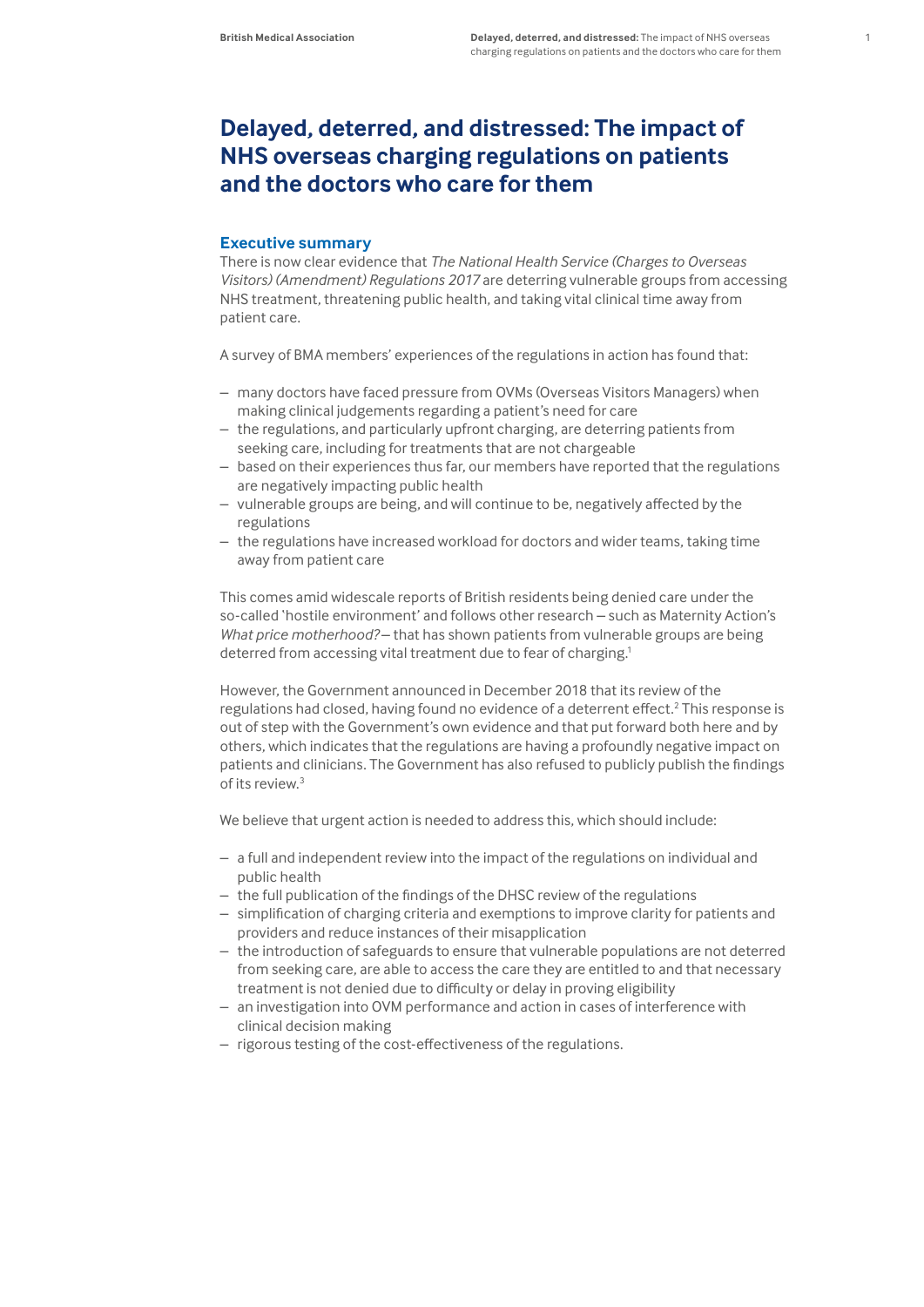### **Background**

In 2015, the UK Government introduced new rules governing the charging of 'overseas visitors' accessing NHS services in England, with the stated intention of ensuring NHS bodies did not lose income by providing care to those not eligible for free treatment. This introduced a charge of 150% of the national tariff for overseas visitors using NHS services, alongside powers for trusts to make and recover charges from chargeable patients.

*The National Health Service (Charges to Overseas Visitors) (Amendment) Regulations 2017* updated these rules, expanding charging to community services, introducing upfront charging for non-urgent care, and requiring NHS services to record patients' eligibility for free treatment.

When the regulations passed through Parliament, we raised our strong concern that they risked deterring vulnerable patients from seeking care, endangering public health, and increasing the workload of doctors and NHS staff.

We reiterated these concerns in February 2018, in our response to the DHSC (Department of Health and Social Care) review into the regulations. We also strongly criticised the timing of the review, which was announced in December 2017 – less than two months after the regulations came into force in October 2017. Launching the review so soon after the regulations came into force meant that stakeholders were severely limited in their capacity to collect and assess evidence of their impact. Moreover, many trusts and community services had not fully implemented the regulations at the time of the review.

Many other organisations, such as Doctors of the World and Maternity Action, raised similar concerns at that time and have subsequently published their own evidence showing that the regulations have had a clear deterrent effect on vulnerable patients.

Despite this evidence, and without prior notice, the UK Government announced on 12th December 2018 that their review of the regulations had been completed and had found no evidence of the regulations deterring patients from accessing care. The Government announcement and subsequent communications from DHSC have also made clear that the findings of the review will not be published.

However, *The Guardian* has now reported that the DHSC review, which the newspaper accessed via court records, did in fact find evidence that the regulations had been wrongly applied in a number of cases.<sup>4</sup> The unpublished review apparently found that at least 22 patients had been wrongly told that they must pay upfront for NHS treatment, due to misinterpretation of the complex regulations. This is deeply concerning, not only due to the impact the regulations have clearly had on patients, but also because of the alarming lack of transparency surrounding the review and its findings.

The Government's conclusion regarding the regulations is also out of step with the views and experiences of our membership. These views, gathered in a survey conducted in 2018, are presented here and show the impact *The National Health Service (Charges to Overseas Visitors) (Amendment) Regulations 2017* have had on both patients and doctors.

## **Our survey**

In 2018, we surveyed our members to better understand the experiences and views of the medical profession regarding the regulations, and to provide a clearer picture of the impact they have had in practice.

This research was conducted through our quarterly omnibus survey, which is circulated to a panel of 2,300 members representing most areas of medical practice. Members were asked questions on a range of topics relating to the application of the regulations. The quotes provided by respondents have been anonymised.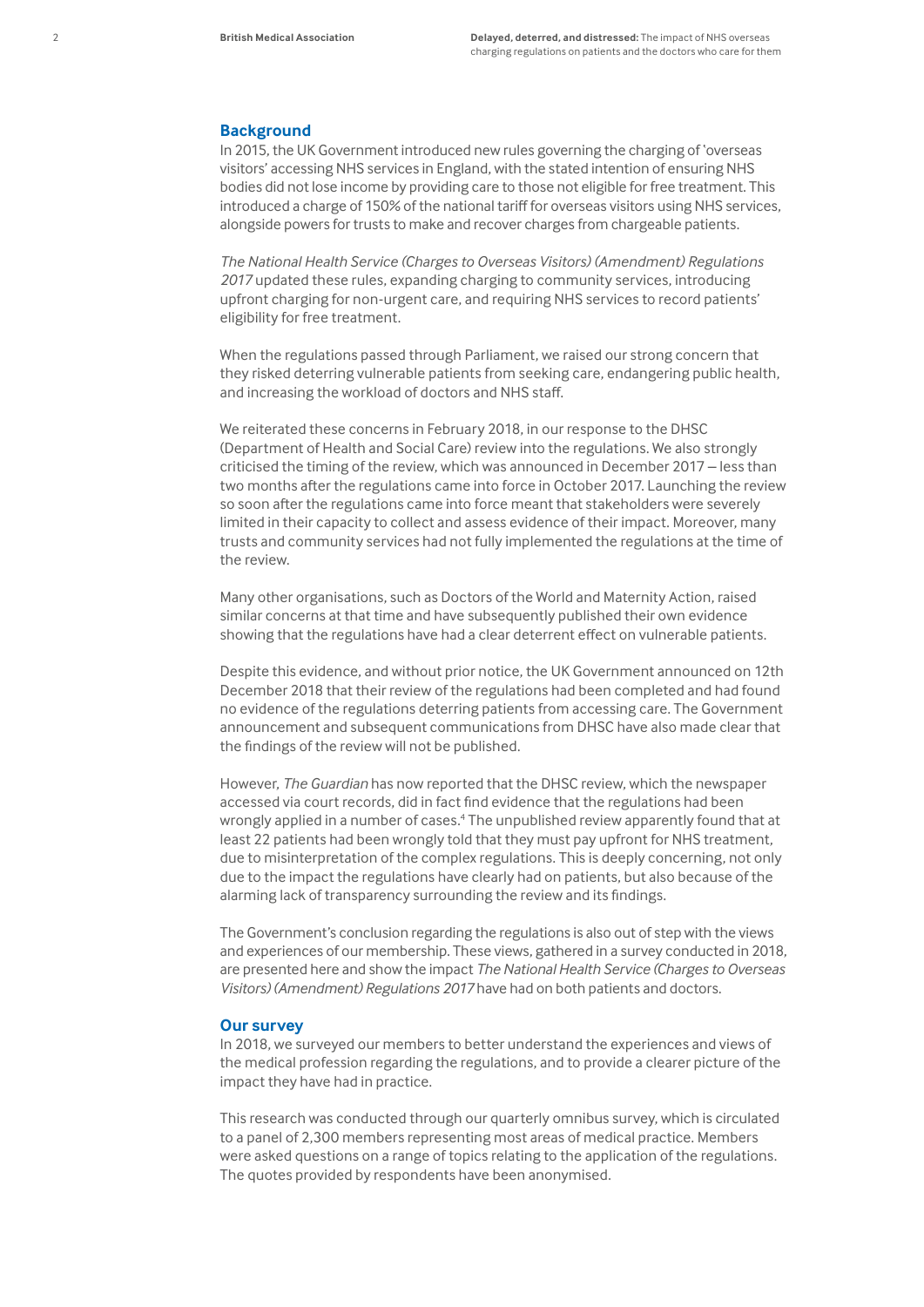This evidence was initially intended to be submitted directly to DHSC. However, following the Government announcement in December 2018 regarding the review of the regulations and the subsequent refusal to publish its findings, we have decided to publish our own research.

#### **Pressure from overseas visitor managers**

We asked members whether they had been required to make judgements about the urgency of an overseas visitor's treatment in the past six months and, if so, whether they had experienced any undue interference or pressure from OVMs or other non-clinical staff when making the decision.

Of the 93 members that had made a judgement about whether a chargeable patient's needs were non-urgent, urgent or immediately necessary, over a third had experienced undue pressure from OVMs at some point, with 15% experiencing it either 'sometimes' or 'frequently'. This is despite the guidance from DHSC stating that this should solely be a doctor's decision.

Members' free-text responses also highlighted concerning issues about how the regulations are being implemented on the frontline, including non-clinical staff making the judgement about urgency. Some comments suggested that urgent care had been denied to patients after they had been deemed to be chargeable.

The following is a selection of quotes from respondents who had experienced undue interference or pressure from OVMs or other non-clinical staff:

*'Patient (English born, 60 years old, lived abroad outside EU for 20 years) told immediately before an operation it would cost her £6,000. No interaction with clinical staff regarding immediacy. Patient left distraught being wheeled down for operation.'*

*'Patients referred to my service from GP, seen in clinic and booked for treatment are then denied treatment when the overseas patient office announces they aren't entitled to the planned cancer care. 1 – that's urgent and 2 – why not stop me seeing them in the first place if that is what you want.'*

*'Refusal to admit adolescent patient for morphine-based syringe driver for treatment of oncology related pain as would be unlikely to retrieve costs.'*

*'A patient born in the USA to UK parents returned to the UK. Suffers from a rare and serious kidney problem. Managers would not allow me to see him until eligibility had been clarified.'*

#### **Deterrent effect of upfront charging**

Survey participants were asked whether, based on their frontline experiences, patients who are ineligible or unsure of their eligibility for free NHS treatment are deterred from accessing health care services because of the introduction of upfront charges for some care. Of the 285 respondents to this question, 35% answered that ineligible patients or those unsure of their chargeable status are being deterred from accessing care because of upfront charging, while only 24% felt that they are not.

Respondents commented that asylum seekers would be deterred and may feel more vulnerable. Others cited specific examples from their experience, including inappropriate use of emergency departments and delayed presentation to services. A number of respondents also reported blockages in onward referral to specialist care and pressure on primary care due to managing patients or issues that should properly be treated in secondary care. Negative impacts on UK residents who are eligible for free NHS care were also highlighted, including being deterred from accessing care after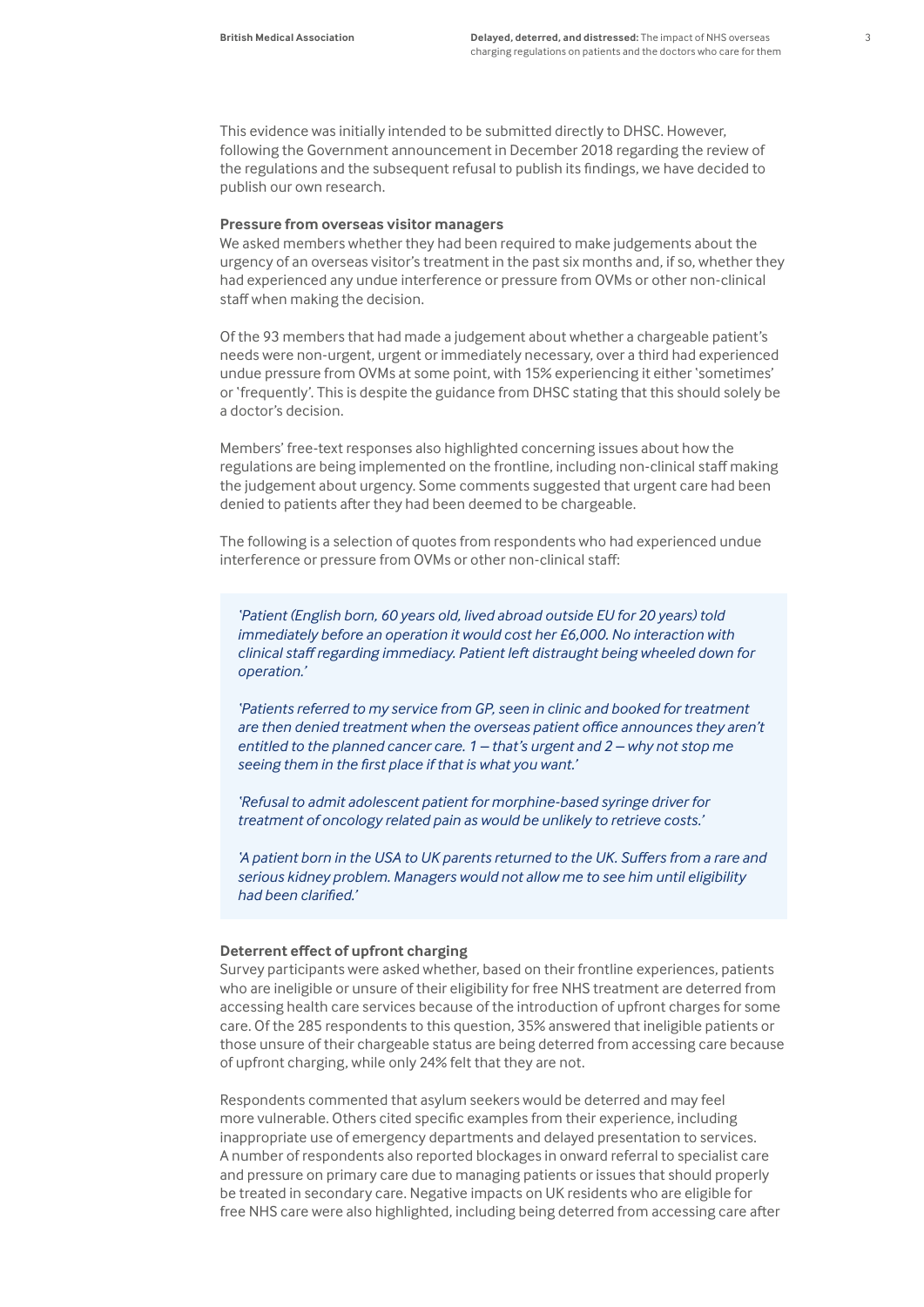being inappropriately charged and instances of stress-related illnesses in those caring for and financially supporting overseas visitor relatives with health issues.

*'I have had a few patients tell me, they delayed coming to A&E for an acute problem as they thought they would be charged.'*

*'In [my area] women have not accessed antenatal care, present to hospital in labour, then do not access postnatal care nor care for infants.'*

*'Patient on overstayed visa did not access maternity care until reached term.'*

*'I had a patient who did not seek help for a rare eye cancer as she was ineligible for NHS treatment. She died in her 40's as a result of this.'*

 *'American patient declined to seek antenatal care here due to cost. She was complicated, had a heart and haematological condition and therefore needed secondary care, but could not pay for that. She was insisting that her whole care and delivery should be GP.'*

## **Impact on public health**

Survey participants were asked, based on their experience, what impact the introduction of the regulations was likely to have on public health. Around 45% of the 284 respondents to this question felt the regulations would have a negative impact on public health, while fewer than 8% felt that their impact would be positive.

Respondents highlighted the potential for increased infectious disease transmission because of late detection and patients not attending for fear of being charged. They also emphasised that the exemption of certain public health services from charging was not well understood by the public, and so did not counter the overall deterrent effect of the regulations.

Several respondents also flagged issues of fragmentation between chargeable and exempt services and provided specific examples of how this had negatively impacted on patients, in their experience.

*'I work in infectious diseases and any delays can have public health impact. Even though ID are excluded, patients do not know this, and even then it is only the investigation of these that is excluded, if found to have something else they become chargeable.'*

'*People won't access health services until too late; example in HIV...where we're trying to reduce "late diagnoses".... The two policies are not compatible together…'*

*'E.g. Not accessing sexual health services as scared of being charged increases risks of untreated STIs and unplanned pregnancy'*

#### **Impact on vulnerable groups**

We asked survey participants, based on their experience, what impact the introduction of the regulations will have on vulnerable groups. Around 70% of the 282 respondents to this question felt the regulations would have an overall negative impact on vulnerable groups, with over 25% of respondents answering that the impact would be significantly negative. Only around 2% felt that the impact would be positive.

Respondents' comments pointed to evidence of an increased deterrent effect and negative impact of the regulations on vulnerable groups, underlining the concerns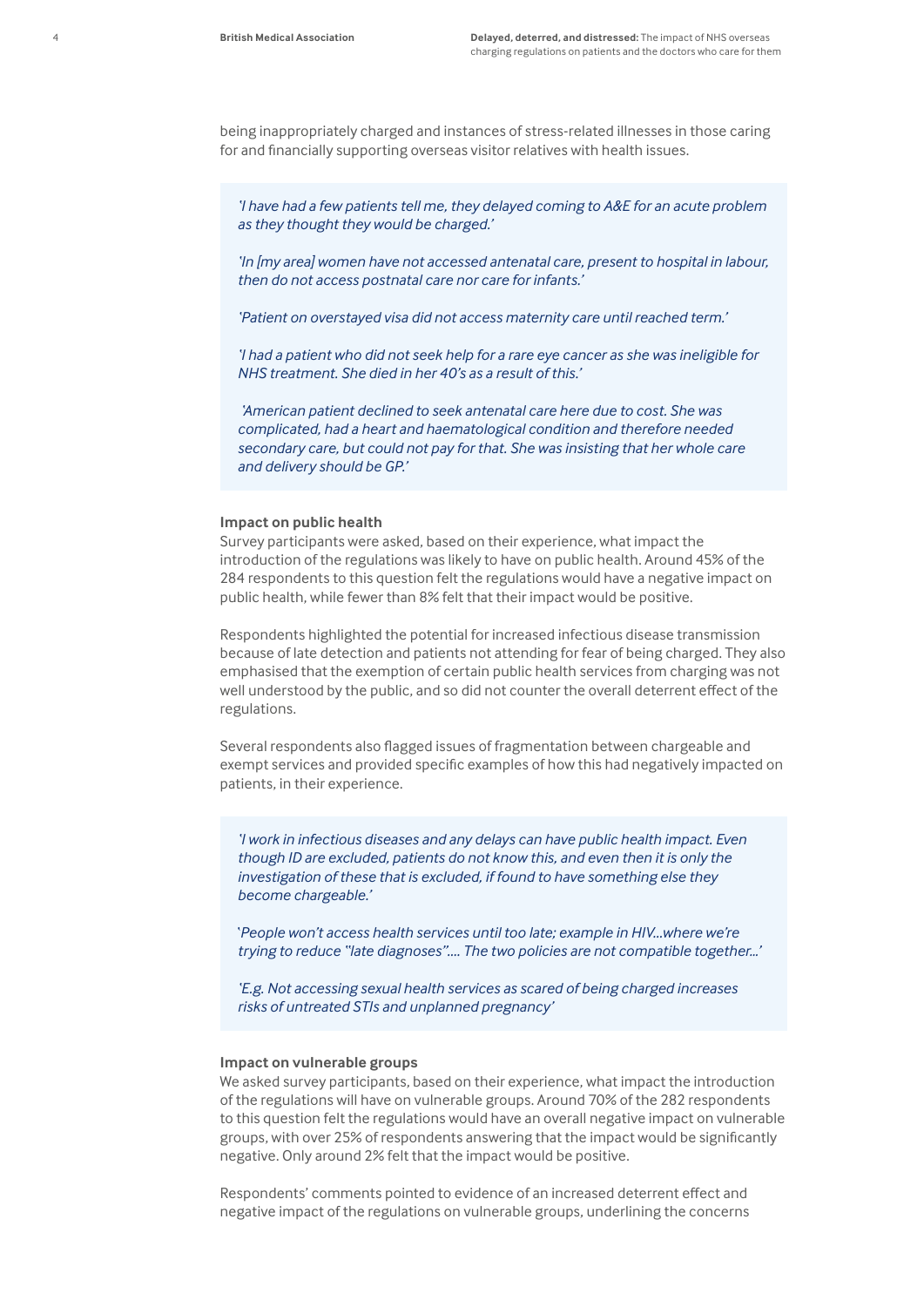raised by the BMA when the regulations were progressing through parliament. These included specific examples of how the regulations compound barriers to care and health inequalities for vulnerable patients, leading to poorer health outcomes, such as patients not presenting for care until at more advanced stages of illness. Comments also pointed to a particular risk for patients with mental health conditions, homeless people, pregnant women, asylum seekers and those with chronic conditions.

*'A homeless man with Bipolar Disorder, lived in UK since age 13 was ineligible so couldn't access hostel (as no housing benefit), and couldn't get free prescriptions so couldn't get his medications for several months. Eventually was found eligible to remain and benefits re-instated'*

*'chronic conditions may be under treated if care is only sought when deemed worth paying for by vulnerable groups - either because of financial situation or concerns about the impact on seeking treatment on other aspects of life including residential status'*

*'We already know that vulnerable groups find it the most difficult to access health services (harder to register with GP, less likely to attend appointments, complain about symptoms late). These will be yet more barriers. Even if they are not frightened off, we are now supposed to ask about EHIC and other forms which we do not understand to complete the new GMS1 registration form'*

#### **Impact on workload**

Those respondents that had made a judgement about the urgency of a chargeable patient's care under the new regulations were also asked about their impact on the workload of clinical staff; whether there was an impact on the overall workload, of either the individual or team, associated with the patient's treatment when there was an obligation to charge for non-urgent care. 35% felt that the regulations had negatively impacted on the overall workload of either the individual or team associated with the patient's treatment when there was an obligation to charge for non-urgent care. Only around 24% reported that there had been no impact on workload.

Free-text responses revealed concerning examples of increased workload related to informing and negotiating with patients and family members to find solutions and doctors being asked to police and administer the system, again contrary to DHSC guidance. Other comments highlighted examples where procedures had been cancelled or rearranged, leading to delays for patients and wasted effort for medical staff. Several responses flagged the impact on the whole team, including additional time spent raising invoices, processing payments and in some cases refunds for inappropriate charges.

*'Clinical staff expected to do the screening and collect information'*

*'More paperwork more hassle detracting from the real issue of caring'*

'*Increased discussions with patients regarding funding models, and consideration of provision of outpatient therapy and weighing up risks and benefits of this.'*

#### **Awareness**

According to our survey there is a high degree of awareness of the new regulations within the medical profession, with over 80% of 556 respondents answering that they were aware of the introduction of both the regulations and upfront charging.

However, as nearly 18% answered that they were not aware of either, there is still an issue regarding the communication of these new policies to frontline doctors. It is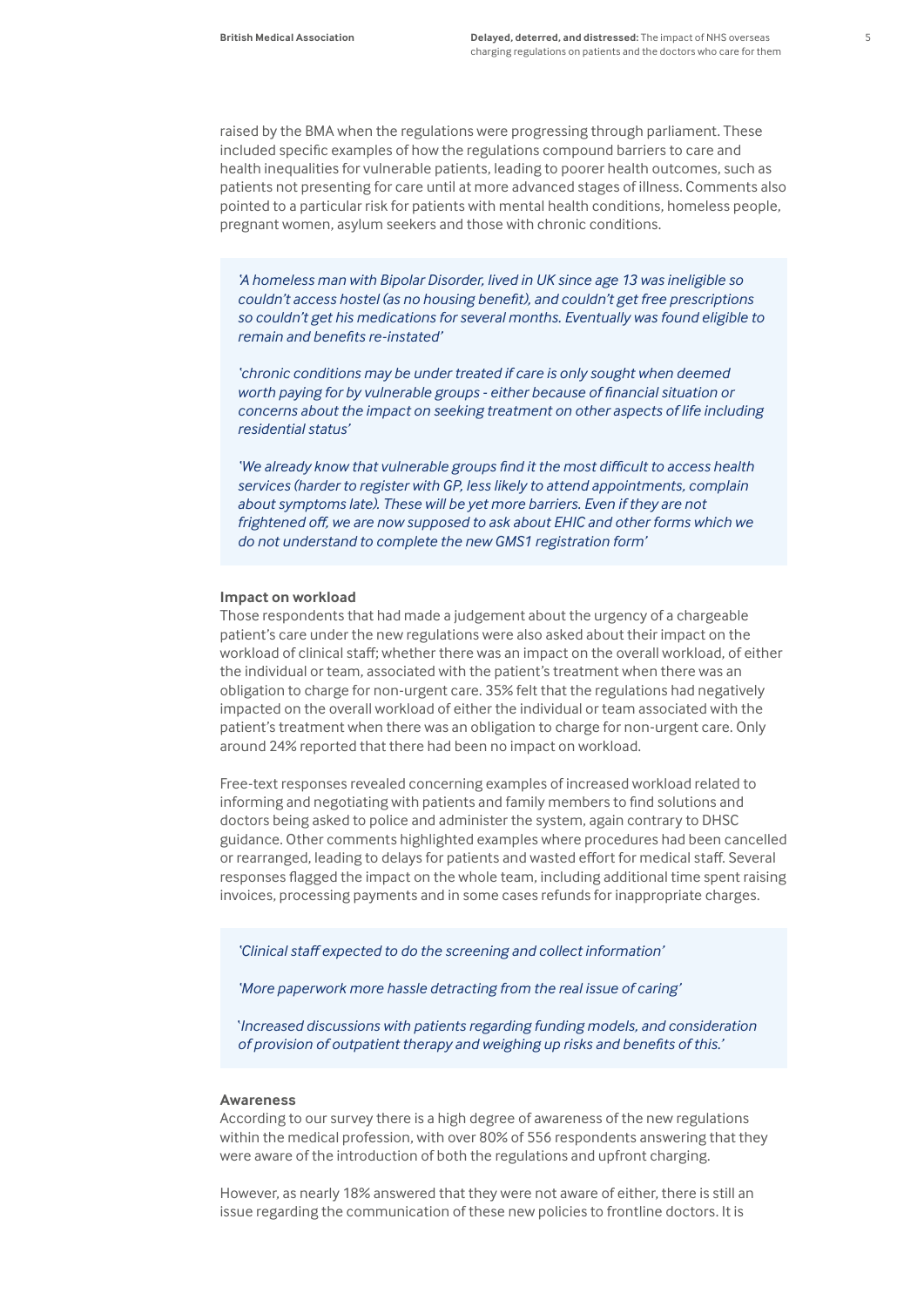of particular concern that the lowest rates of awareness were amongst staff grade (71%) and associate specialist doctors (75%), who make up an important proportion of frontline medical staff in secondary care settings.

While a number of factors, such as where respondents work and the prevalence of overseas visitors in those areas, may influence rates of awareness, these findings nonetheless raise concerns about the degree to which individual NHS Trusts and NHS England have informed those working on the frontline.

# **Conclusion**

The BMA recognises that in certain cases it may be appropriate to charge overseas visitors for the use of certain NHS services. However, it is vital that this system is costeffective, practicable and does not unduly burden NHS workers. Access to urgent treatment must also always be prioritised over administrative concerns and safeguards must be in place to protect vulnerable populations, mitigate any public health risks and ensure that patients are not deterred from seeking care.

It is our strong and longstanding view that existing overseas charging regulations fail to meet these criteria and, moreover, have had a negative impact on both NHS staff and patients, including the most vulnerable. The findings of our survey strongly reinforce these concerns.

Our research indicates that the introduction of up-front charging has had a profound deterrent effect on patients, driving many to avoid seeking care altogether, including care they are entitled to or which remains free of charge. The experiences of our members illustrate that in many cases the regulations are also discouraging patients, particularly those from vulnerable groups, from accessing care until their conditions have worsened significantly.

These effects pose a risk not only to patients themselves, as they may present only when their condition has become especially severe, but also to public health more widely if treatment for communicable diseases is delayed. Treatment for conditions at an advanced stage is also far more extensive and expensive than preventive care or early intervention. The potentially high cost of delaying care must therefore be factored into any assessment of the cost-effectiveness of the cost recovery system.

The role of doctors and all clinical staff should be to provide care to patients, not to police their access to, or payment for, treatment. However, our research shows that in many cases clinicians are facing pressure from OVMs regarding the care patients require. This undermines doctors' clinical judgment, is incompatible with the regulations themselves, and shows that in some cases Trusts and OVMs may be placing financial concerns ahead of patient care.

This survey also shows that the workloads of doctors and other clinical staff are increasing as a direct result of the regulations. Navigating the complexity created by the regulations is taking vital clinician time away from delivering patient care in a period when the NHS and frontline staff are under immense and ever-growing pressure. The regulations also appear to have driven greater demand to already over-stretched GP practices, where care remains free of charge for all. This is despite the fact that primary care is often not the appropriate setting for managing a given condition, and that pressure on general practice remains severe.

This comes alongside extensive evidence put forward by Maternity Action, Doctors of the World, and others, clearly showing that the regulations have had, and continue to have, a negative impact on patient care and public health.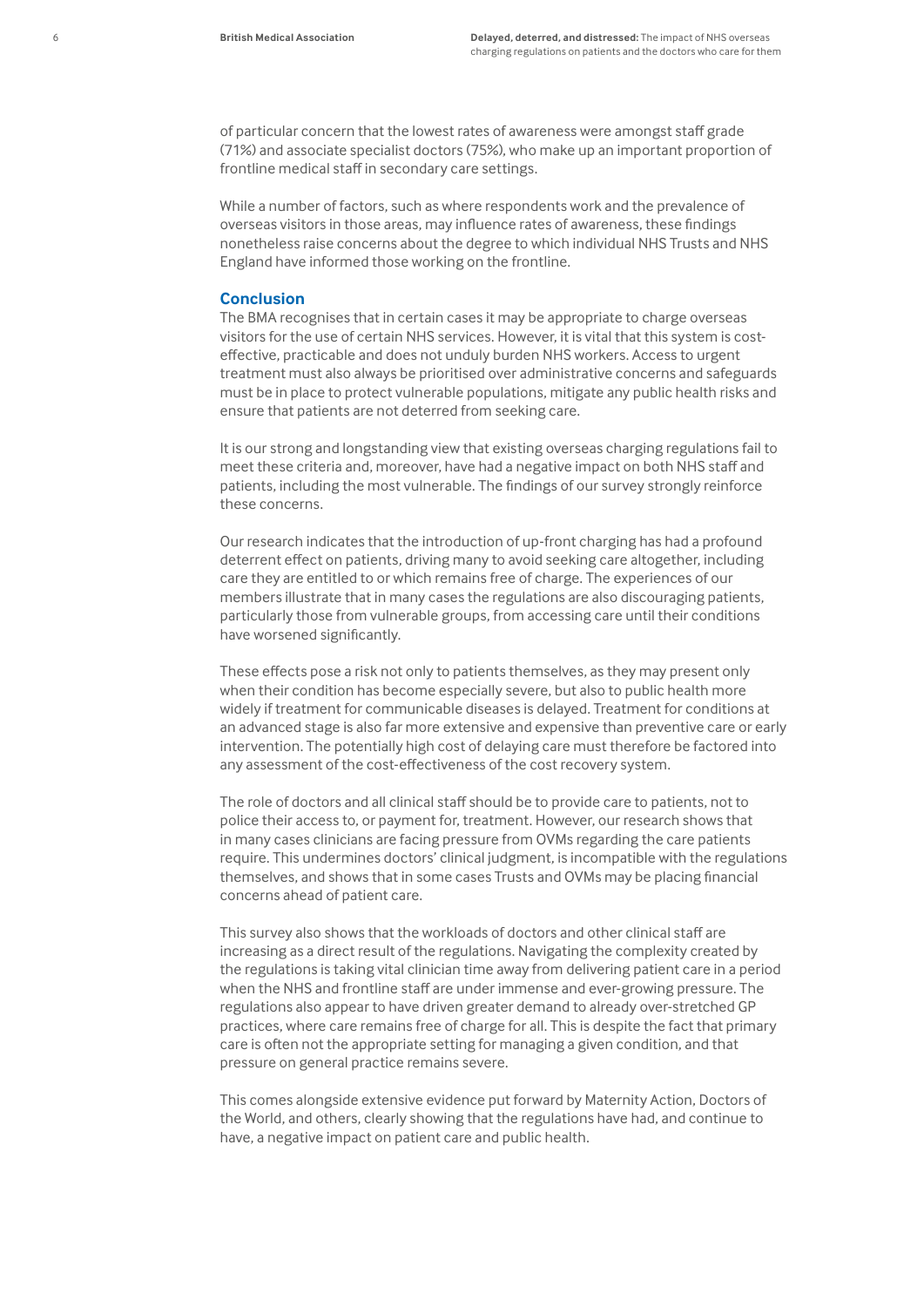Urgent action is needed to address these issues, as has been argued by a range of advocacy groups and medical royal colleges, including the Royal College of Physicians, Royal College of Paediatrics and Child Health, Royal College of Obstetricians and Gynaecologists, Faculty of Public Health and Academy of Medical Royal Colleges.

We strongly believe that this action should include:

- a full and independent review into the impact of the regulations on individual and public health
- the full publication of the findings of the DHSC review of the regulations
- simplification of charging criteria and exemptions to improve clarity for patients and providers and reduce instances of their misapplication
- the introduction of safeguards to ensure that vulnerable populations are not deterred from seeking care, are able to access the care they are entitled to and that necessary treatment is not denied due to difficulty or delay in proving eligibility
- an investigation into OVM performance and action in cases of interference with clinical decision making
- rigorous testing of the cost-effectiveness of the regulations.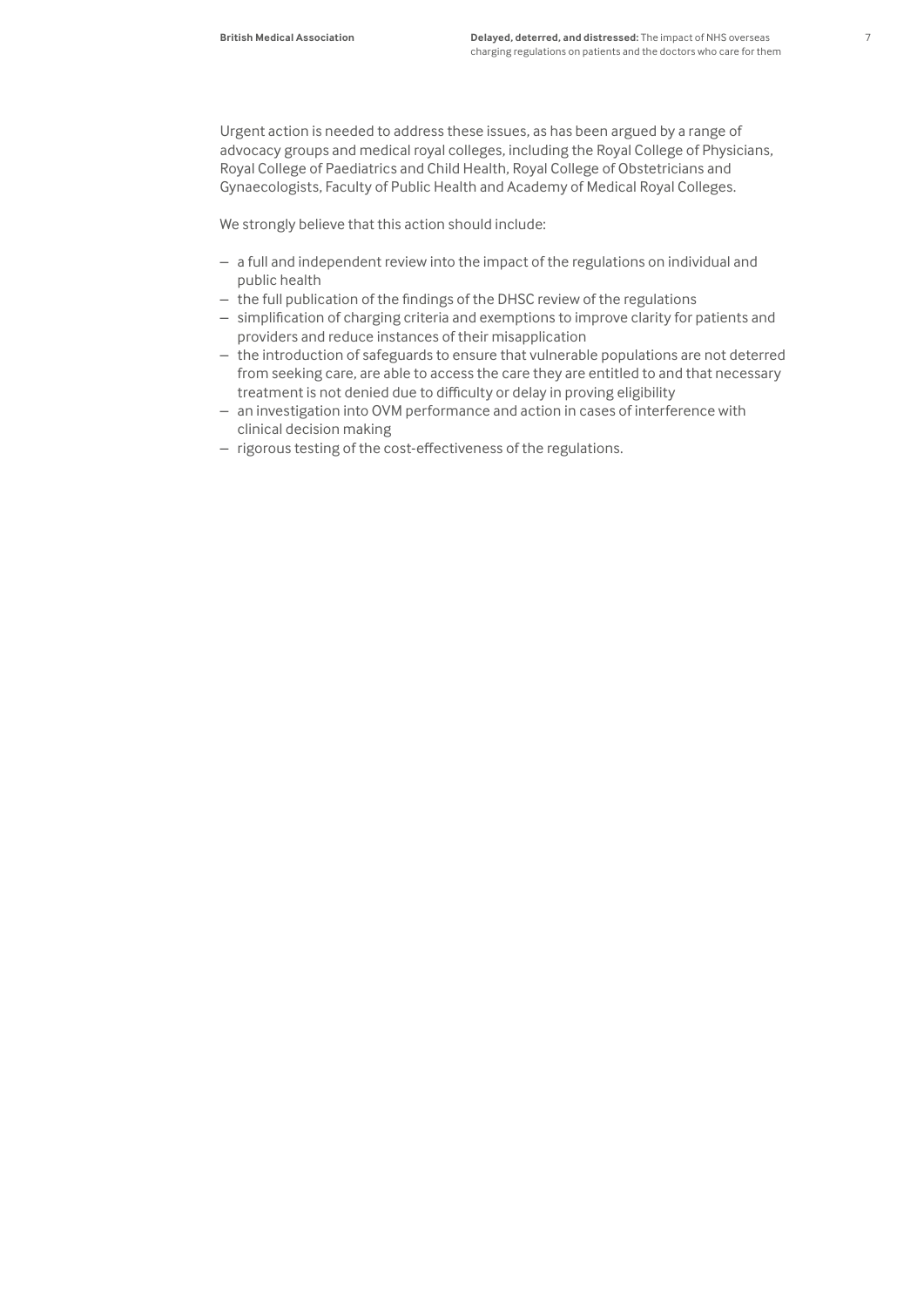# **References**

- 1 Maternity Action. *[What Price Safe Motherhood? Charging for NHS Maternity Care in](https://www.maternityaction.org.uk/wp-content/uploads/WhatPriceSafeMotherhoodFINAL.October.pdf)  [England and its Impact on Migrant Women](https://www.maternityaction.org.uk/wp-content/uploads/WhatPriceSafeMotherhoodFINAL.October.pdf)*. September 2018. Available at: [www.maternityaction.org.uk](http://www.maternityaction.org.uk)
- 2 Stephen Hammond MP (Minister of State for Health). *[Review of the amendments](https://www.parliament.uk/business/publications/written-questions-answers-statements/written-statement/Commons/2018-12-12/HCWS1174/)  [made to the NHS Overseas Visitor Charging Regulations in 2017: Written statement](https://www.parliament.uk/business/publications/written-questions-answers-statements/written-statement/Commons/2018-12-12/HCWS1174/)  [– HCWS1174](https://www.parliament.uk/business/publications/written-questions-answers-statements/written-statement/Commons/2018-12-12/HCWS1174/)*. December 2018. Available at: [www.parliament.co.uk](https://www.parliament.uk/)
- 3 Stephen Hammond MP (Minister of State for Health). *[Health Services: Foreign](https://www.parliament.uk/business/publications/written-questions-answers-statements/written-question/Commons/2018-12-14/202322/)  [Nationals: Written question – 202322](https://www.parliament.uk/business/publications/written-questions-answers-statements/written-question/Commons/2018-12-14/202322/)*. December 2018. Available at: [www.parliament.co.uk](https://www.parliament.uk/)
- 4 The Guardian. *[Migrants wrongly told to pay for NHS care upfront, minister admits](https://www.theguardian.com/society/2019/feb/17/migrants-wrongly-told-to-pay-for-nhs-care-upfront-minister-says)*. February 2019. Available at: [www.theguardian.com](http://www.theguardian.com)